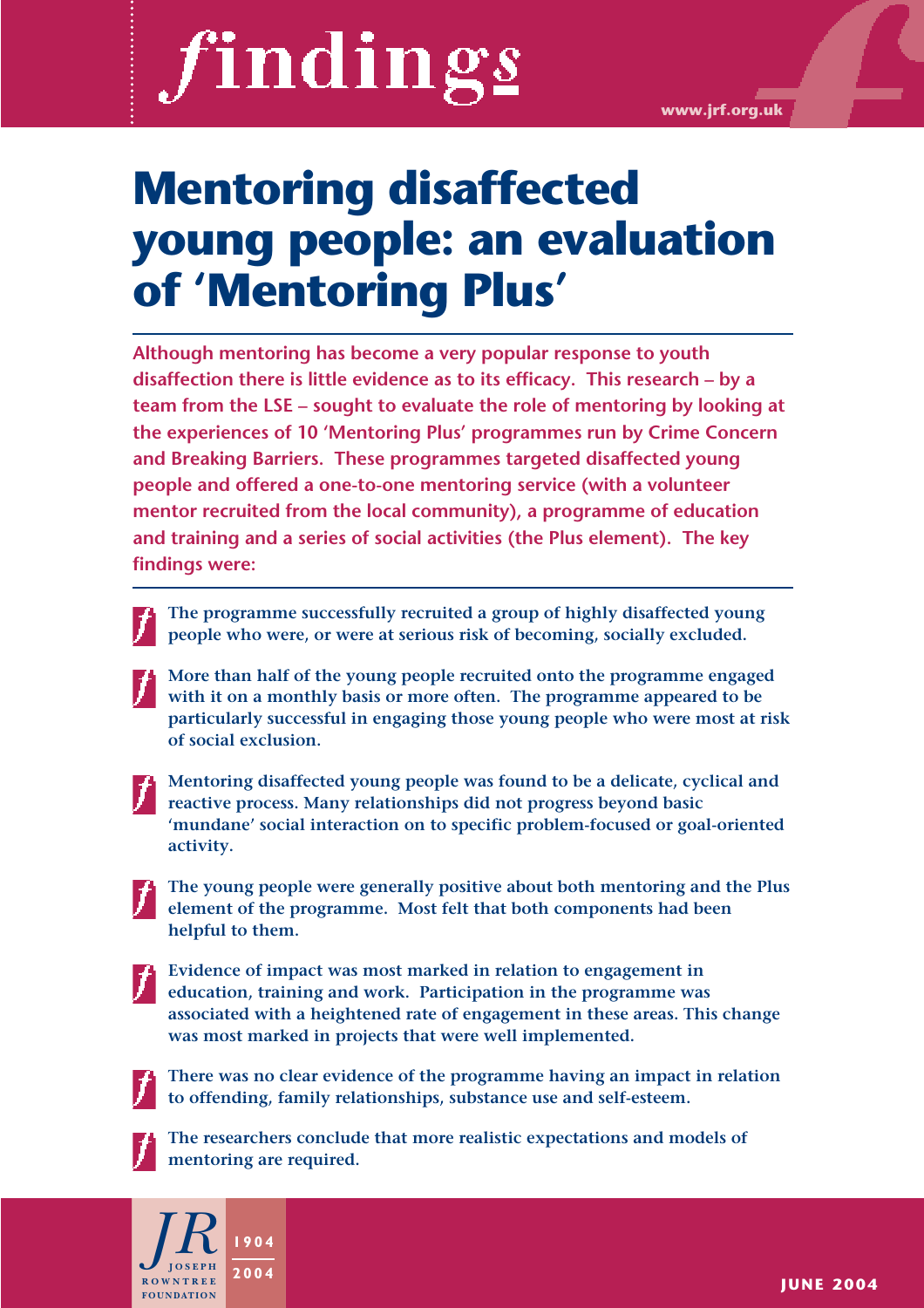### **Background**

In recent years mentoring has emerged as the latest in a long line of interventions aimed at reducing youth disaffection. Although this approach has become very popular there is remarkably little empirical evidence as to its efficacy. The research described here sought to address this gap by evaluating a mentoring initiative for disaffected young people.

The study focused on 10 programmes, known as 'Mentoring Plus', run by Crime Concern and Breaking Barriers. The research team surveyed a group of programme participants at the beginning and end of the programme and, again, six months later. They also surveyed a comparison group of young people who were referred to the programme but who did not participate in it.

In addition to the survey, researchers undertook qualitative interviews with young people, mentors, project workers and referral agents and observed numerous programme sessions.

### **The nature of the programme**

The programmes specifically targeted disaffected young people and were based on the model provided by the award-winning Dalston Youth Project. Each wave of the programme ran for 10-12 months, starting with a residential weekend. Volunteer mentors were recruited from the local community and matched with the young people. Alongside this component, regular education and training sessions were provided and frequent social activities were organised (the Plus element).

### **The young people on the programme**

Almost 400 young people between the ages of 12 and 19 were recruited onto the programme. Many had been referred to Mentoring Plus by Youth Offending Teams, Educational Welfare Services and schools. More than half (57 per cent) of those recruited went on to engage with the programme on a monthly basis or more often.

There is little doubt that the young people recruited onto the programme were at significant risk of social exclusion. Many had experienced substantial disruption in their schooling and family lives; truancy and disengagement were widespread; many of those who had left school had done so without any qualifications; and levels of offending, illicit drug use and contact with the criminal justice system were much higher than in the general youthful population.

The programme appeared to be particularly successful in engaging those young people who were at most risk of social exclusion, including large numbers of Black African/Caribbean young people.

### **The nature of mentoring**

Existing models of mentoring are poorly theorised. As a consequence, how such interventions are expected to work remains unclear. It is often assumed that mentoring will proceed steadily through a series of stages, before coming to focus on the needs of the young people and on devising strategies to mitigate problems and overcome difficulties. Such thinking over-simplifies the nature of mentoring and tends to overstate the centrality of goal-oriented, instrumental activities in such work.

This study found mentoring to be a delicate process based largely on 'ordinary' social interaction which often has little obvious connection with responding to challenging behaviour or the causes or consequences of social exclusion. Typically it is cyclical and reactive. The research team identified three potential cycles:

- the basic cycle: contact-meeting-doing;
- the problem-solving cycle: contact-meeting-doingfire-fighting;
- the action-oriented cycle: contact-meeting-doingfire-fighting-action.

The activities in the basic cycle were generally fairly mundane - having tea/coffee, playing pool, shopping, bowling, or perhaps going to the cinema and many relationships did not progress much beyond this. Proactive planning and action were relatively rare. Where relationships did progress beyond the basic cycle, they often did so in response to a problem or crisis (e.g. homelessness, family breakdown, specific forms of offending, substance misuse, violent behaviour). Some relationships did progress beyond the reactive fire-fighting stage to become genuinely action-oriented and closer to what often appears to be the typical conception of ideal mentoring. Where relationships progressed, they tended to do so fairly late on, once trust had developed and key issues were identified.

**"The first half of the year was definitely just more like going out every week and chatting, her getting to know as much about me as possible because I**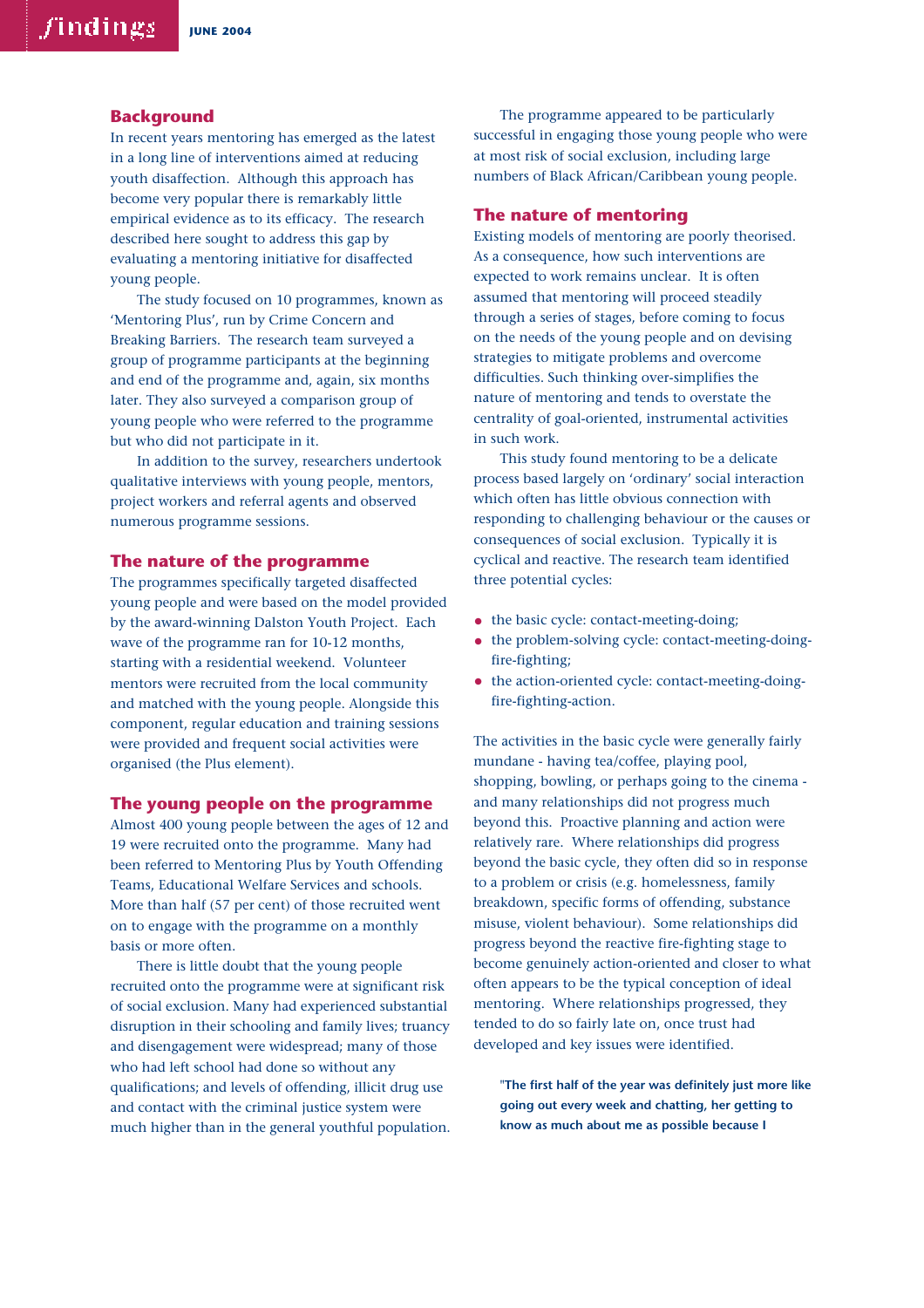**thought that would be quite important and then I'd slowly try to bring a little bit of structure and we did our action plans." (Mentor)**

## **Young people's assessments**

The vast majority of young people recruited on to the programme considered the mentors and the Plus element to have been helpful: 37 per cent felt the mentors had been very helpful and 33 per cent felt they had been fairly helpful, while 45 per cent felt the Plus element had been very helpful and 33 per cent felt it had been fairly helpful. More of the young people felt that the programme had helped them in relation to education and work than in relation to tackling offending.

**"[Mentors are] genuinely interested in what is going on in your life, and they are not just there because it is a job, because as far as I'm aware they are like volunteers so they are not getting paid, so they can't really pretend because there is nothing in it for them." (Young person)**

### **Risk and risk management**

Although the young people's assessments of the programme were generally positive, much of the work carried out involved an underlying sense of instability and unpredictability. On some occasions control broke down and the research team observed instances of violence and anti-social behaviour (particularly during the residential weekends). This suggests that the realities of working with highly disadvantaged young people are such that notions of risk and risk management should be at the forefront of programme design and implementation.

**"I would go again. It was just mad though, chaos, a weekend where there was just no sleep, and they [the project workers] say they are the sex police, and the women patrol the girls' landing and the men patrol the boys' landing … there is no sex, but it is just jumping out of each others' bedroom, you know, and keeping each other apart. But some people want to sleep, so they put the mentors in the bedrooms with us, because the lads crept in, but we weren't doing nothing. We were just sat on the beds talking and then my mate nearly had a fight with one of the lads over something – a packet of crisps or something – so the lads just kept bursting into our room and they broke the door … [The mentors] didn't like it." (Young person).**

### **Impact**

The study assessed the impact of the programme in relation to engagement with education, training and work, family relationships, offending, substance use and self-esteem.

Evidence of impact was strongest in relation to engagement with education, training and work. The proportion of programme participants who were engaged in such activities increased substantially between the start and end of the programme (from 49 per cent to 63 per cent); the proportion of nonparticipants engaged in such activities did not change during this period.

**"[My mentor] just helped me feel more organised, basically, I've told her what I want to do, and she just helped me to do it, and she's been there to push me the few steps I've needed to be pushed… If she weren't there I wouldn't be going back to school. I used to go and hang around the streets and do crime and stuff but now I can't be bothered to do that because I want to get a job, just want to go to college." (Young person)**

There were, moreover, good reasons for thinking that the programme played an important part in these changes. The vast majority of participants who moved from a position of disengagement to engagement indicated that the programme had helped them in relation to education and/or work (most indicated that both the mentors and the Plus component had helped them in this way). In addition, increased levels of engagement were most marked in projects that were well implemented. In projects which ran into difficulty the overall balance between engagement and disengagement remained unchanged.

There was no clear evidence that the programme had an impact in any of the other areas considered. Although levels of offending did fall markedly among programme-participants, similar rates of decline were evident among non-participants.

### **Conclusion**

The researchers conclude that the achievements of Mentoring Plus are particularly impressive when set in context. Interventions with disaffected young people are inherently difficult to implement and these difficulties are exacerbated by insecure funding, fixed-term employment for project workers and high staff turn-over. While many of the Mentoring Plus